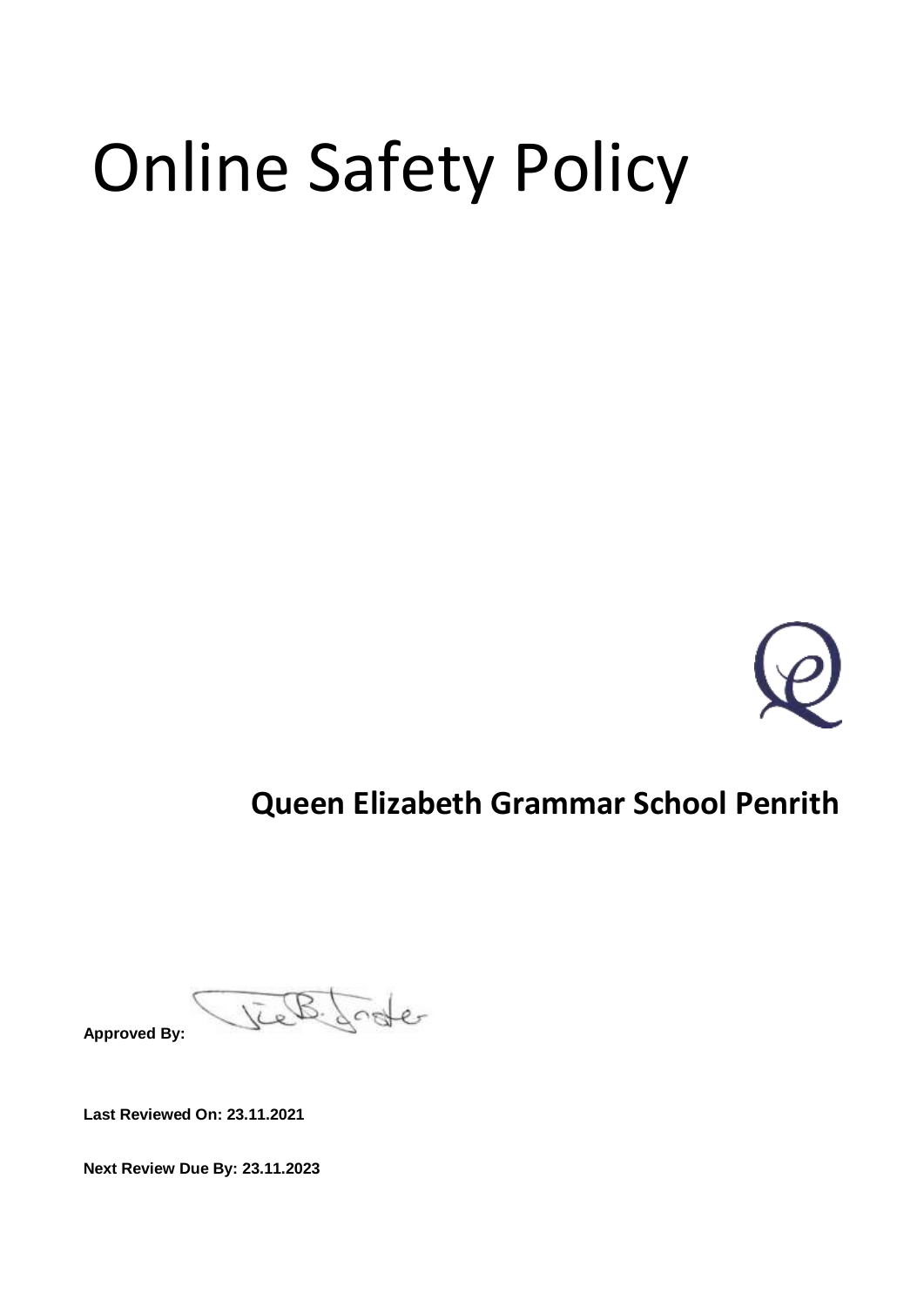# **Contents**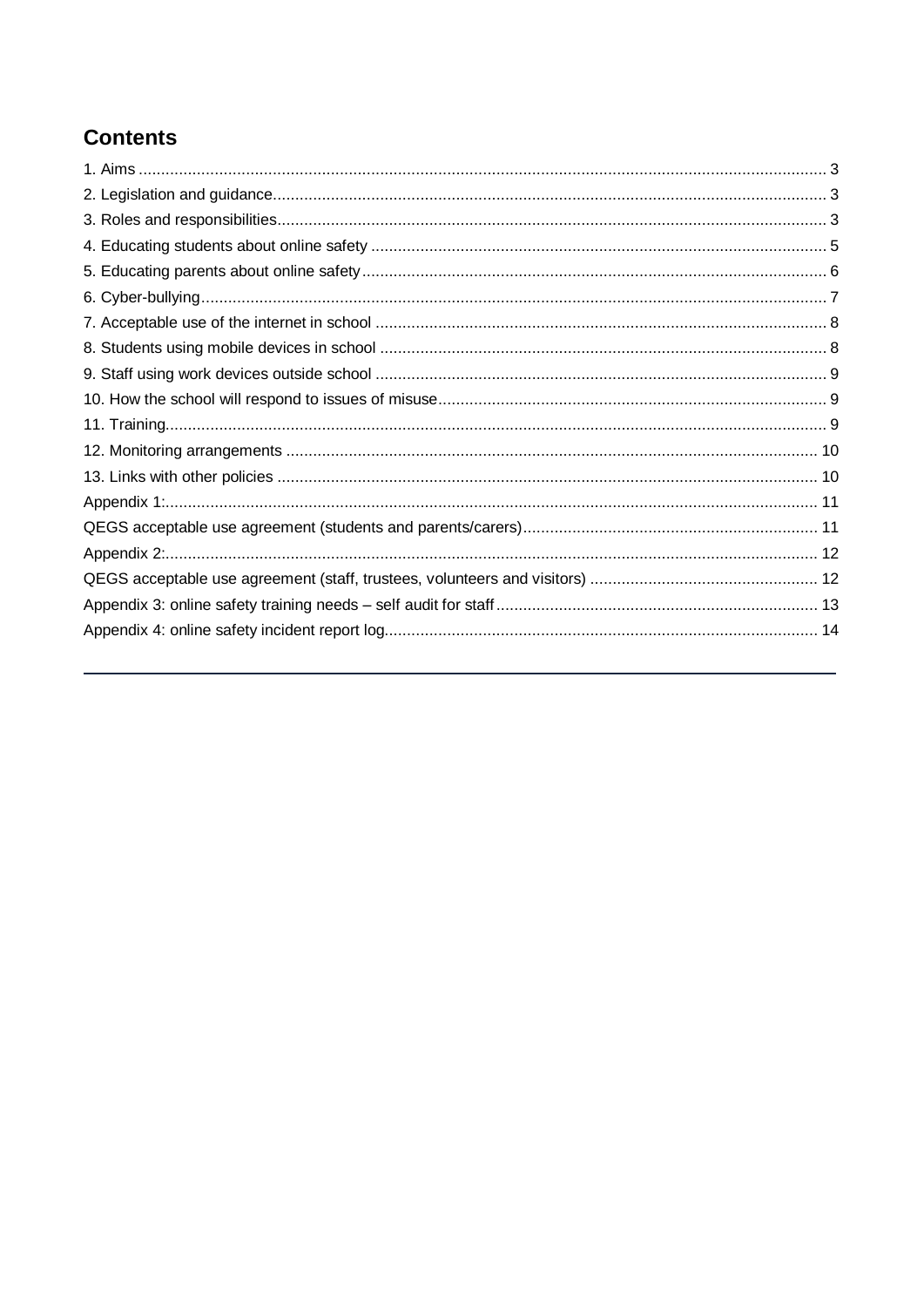# <span id="page-2-0"></span>**1. Aims**

Our school aims to:

- Have robust processes in place to ensure the online safety of students, staff, volunteers and trustees
- Deliver an effective approach to online safety, which empowers us to protect and educate the whole school community in its use of technology, including mobile and smart technology (which we refer to as 'mobile phones')
- Establish clear mechanisms to identify, intervene and escalate an incident, where appropriate
- **The 4 key categories of risk**
- Our approach to online safety is based on addressing the following categories of risk:
- **Content** being exposed to illegal, inappropriate or harmful content, such as pornography, fake news, racism, misogyny, self-harm, suicide, anti-Semitism, radicalisation and extremism
- **Contact** being subjected to harmful online interaction with other users, such as peer-to-peer pressure, commercial advertising and adults posing as children or young adults with the intention to groom or exploit them for sexual, criminal, financial or other purposes
- **Conduct** personal online behaviour that increases the likelihood of, or causes, harm, such as making, sending and receiving explicit images (e.g. consensual and non-consensual sharing of nudes and semi-nudes and/or pornography), sharing other explicit images and online bullying; and
- **Commerce** risks such as online gambling, inappropriate advertising, phishing and/or financial scam

# <span id="page-2-1"></span>**2. Legislation and guidance**

This policy is based on the Department for Education's (DfE) statutory safeguarding guidance, [Keeping](https://www.gov.uk/government/publications/keeping-children-safe-in-education--2)  [Children Safe in Education,](https://www.gov.uk/government/publications/keeping-children-safe-in-education--2) and its advice for schools on:

- [Teaching online safety in schools](https://www.gov.uk/government/publications/teaching-online-safety-in-schools)
- [Preventing and tackling bullying](https://www.gov.uk/government/publications/preventing-and-tackling-bullying) and [cyber-bullying: advice for headteachers and school staff](https://www.gov.uk/government/publications/preventing-and-tackling-bullying)
- [Relationships and sex education](https://www.gov.uk/government/publications/relationships-education-relationships-and-sex-education-rse-and-health-education)
- [Searching, screening and confiscation](https://www.gov.uk/government/publications/searching-screening-and-confiscation)

It also refers to the DfE's guidance on [protecting children from radicalisation.](https://www.gov.uk/government/publications/protecting-children-from-radicalisation-the-prevent-duty)

It reflects existing legislation, including but not limited to the [Education Act 1996](https://www.legislation.gov.uk/ukpga/1996/56/contents) (as amended), the [Education](https://www.legislation.gov.uk/ukpga/2006/40/contents)  [and Inspections Act 2006](https://www.legislation.gov.uk/ukpga/2006/40/contents) and the [Equality Act 2010.](https://www.legislation.gov.uk/ukpga/2010/15/contents) In addition, it reflects the [Education Act 2011,](http://www.legislation.gov.uk/ukpga/2011/21/contents/enacted) which has given teachers stronger powers to tackle cyber-bullying by, if necessary, searching for and deleting inappropriate images or files on students' electronic devices where they believe there is a 'good reason' to do so.

The policy also takes into account the National Curriculum computing programmes of study.

This policy complies with our funding agreement and articles of association.

# <span id="page-2-2"></span>**3. Roles and responsibilities**

## **3.1 The governing board**

The governing board has overall responsibility for monitoring this policy and holding the headteacher to account for its implementation.

The governing board will co-ordinate regular meetings with appropriate staff to discuss online safety, and monitor online safety logs as provided by the designated safeguarding lead (DSL).

The trustee who oversees online safety is Martyn Worrall

All trustees will: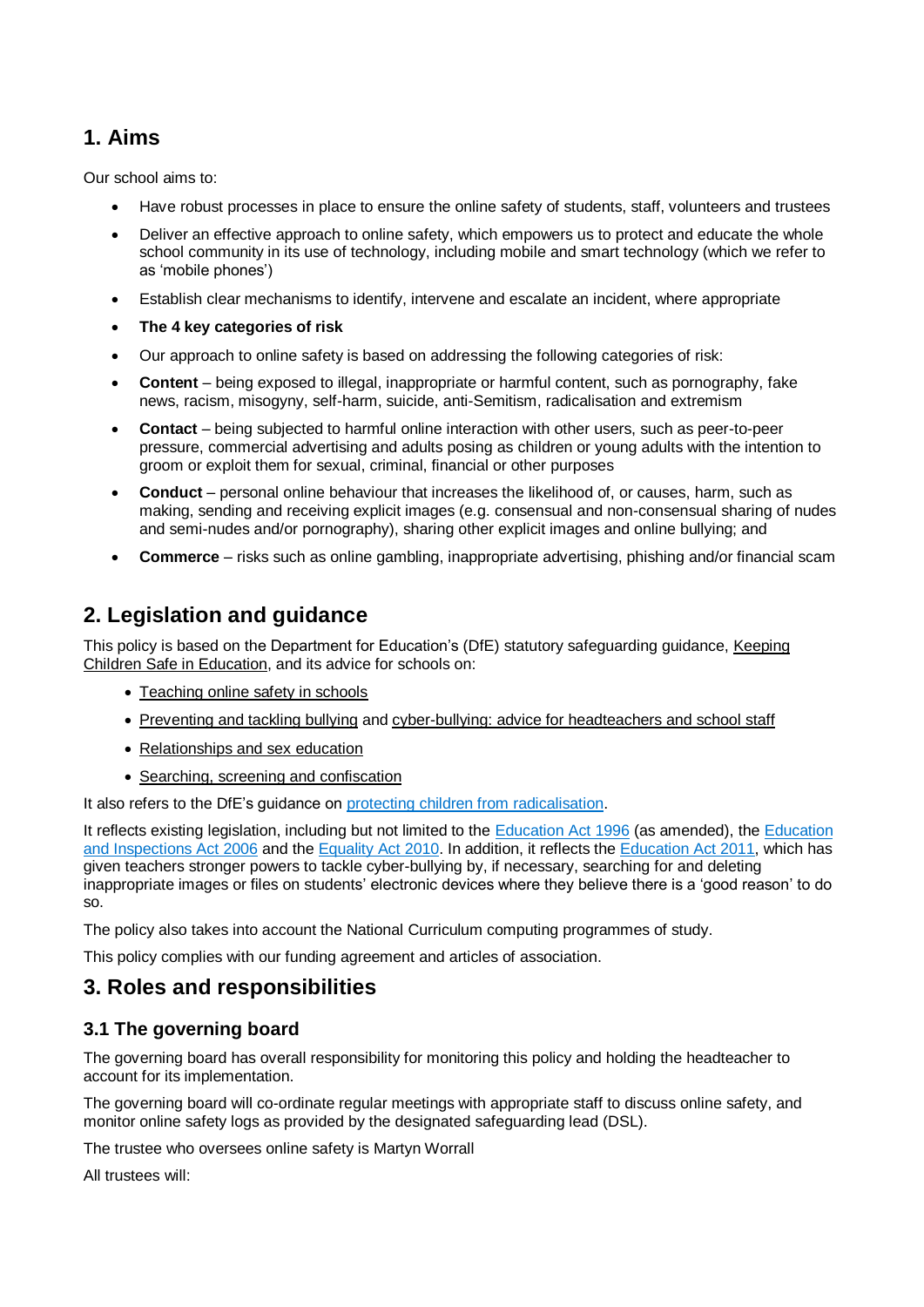- Ensure that they have read and understand this policy
- Agree and adhere to the terms on acceptable use of the school's ICT systems and the internet (appendix 2)
- Ensure that, where necessary, teaching about safeguarding, including online safety, is adapted for vulnerable children, victims of abuse and some students with SEND because of the importance of recognising that a 'one size fits all' approach may not be appropriate for all children in all situations, and a more personalised or contextualised approach may often be more suitable

#### **3.2 The headteacher**

The headteacher is responsible for ensuring that staff understand this policy, and that it is being implemented consistently throughout the school.

## **3.3 The designated safeguarding lead**

Details of the school's DSL and Deputy DSLs are set out in our child protection and safeguarding policy as well as relevant job descriptions.

The DSL takes lead responsibility for online safety in school, in particular:

- Supporting the headteacher in ensuring that staff understand this policy and that it is being implemented consistently throughout the school
- Working with the headteacher, ICT manager and other staff, as necessary, to address any online safety issues or incidents
- Managing all online safety issues and incidents in line with the school child protection policy
- Ensuring that any online safety incidents are logged (via CPOMS and see appendix 4) and dealt with appropriately in line with this policy
- Ensuring that any incidents of cyber-bullying are logged and dealt with appropriately in line with the school behaviour policy
- Updating and delivering staff training on online safety (appendix 3 contains a self-audit for staff on online safety training needs)
- Liaising with other agencies and/or external services if necessary
- Providing regular reports on online safety in school to the headteacher and/or governing board
- This list is not intended to be exhaustive.

#### **3.4 The Network manager**

The Network manager is responsible for:

- Putting in place an appropriate level of security protection procedures, such as filtering and monitoring systems, which are reviewed and updated on a regular basis to assess effectiveness and ensure students are kept safe from potentially harmful and inappropriate content and contact online while at school, including terrorist and extremist material
- Ensuring that the school's ICT systems are secure and protected against viruses and malware, and that such safety mechanisms are updated regularly
- Conducting a full security check and monitoring the school's ICT systems on a regular basis
- Blocking access to potentially dangerous sites and, where possible, preventing the downloading of potentially dangerous files
- Ensuring that any online safety incidents are passed on quickly to the DSL (see appendix 4) and dealt with appropriately in line with this policy
- Ensuring that any incidents of cyber-bullying are quickly passed on to the SLT and are dealt with appropriately in line with the school behaviour policy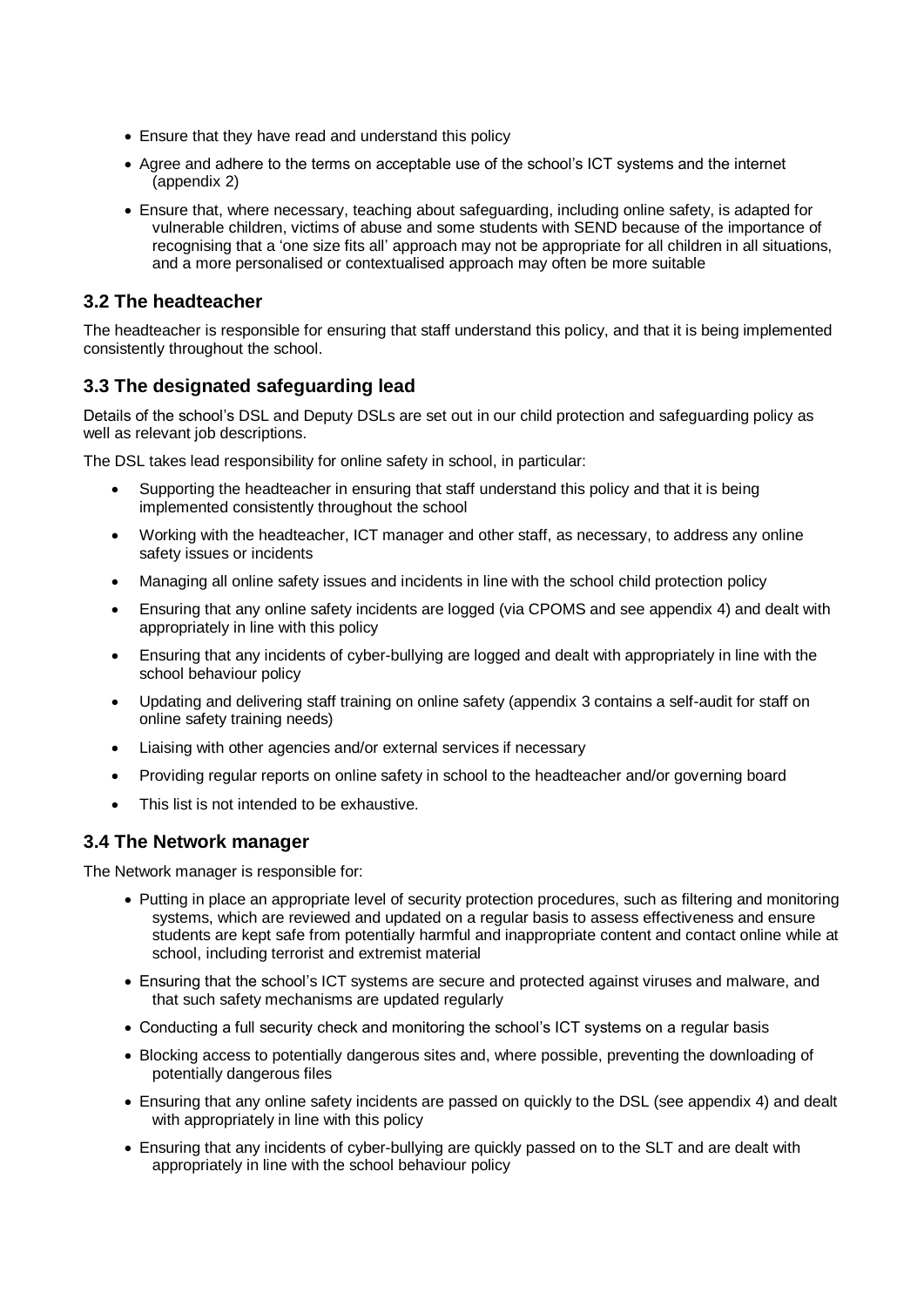This list is not intended to be exhaustive.

## **3.5 All staff and volunteers**

All staff, including contractors and agency staff, and volunteers are responsible for:

- Maintaining an understanding of this policy
- Implementing this policy consistently
- Agreeing and adhering to the terms on acceptable use of the school's ICT systems and the internet (appendix 2), and ensuring that students follow the school's terms on acceptable use (appendix 1)
- Working with the DSL to ensure that any online safety incidents are logged (see appendix 4) and dealt with appropriately in line with this policy
- Ensuring that any incidents of cyber-bullying are dealt with appropriately in line with the school behaviour policy
- Responding appropriately to all reports and concerns about sexual violence and/or harassment, both online and offline and maintaining an attitude of 'it could happen here'

This list is not intended to be exhaustive.

# **3.6 Parents**

Parents are expected to:

- Notify a member of staff or the headteacher of any concerns or queries regarding this policy
- Ensure their child has read, understood and agreed to the terms on acceptable use of the school's ICT systems and internet (appendix 1)
- Parents can seek further guidance on keeping children safe online from the following organisations and websites:
- What are the issues? [UK Safer Internet Centre](https://www.saferinternet.org.uk/advice-centre/parents-and-carers/what-are-issues)
- Hot topics [Childnet International](http://www.childnet.com/parents-and-carers/hot-topics)
- Parent resource sheet [Childnet International](https://www.childnet.com/resources/parents-and-carers-resource-sheet)
- Healthy relationships [Disrespect Nobody](https://www.disrespectnobody.co.uk/)

#### **3.7 Visitors and members of the community**

Visitors and members of the community who use the school's ICT systems or internet will be made aware of this policy, when relevant, and expected to read and follow it. If appropriate, they will be expected to agree to the terms on acceptable use (appendix 3).

# <span id="page-4-0"></span>**4. Educating students about online safety**

Students will be taught about online safety as part of the curriculum:

The information below is taken from [National Curriculum computing programmes of study](https://www.gov.uk/government/publications/national-curriculum-in-england-computing-programmes-of-study/national-curriculum-in-england-computing-programmes-of-study) and also

taken from the [guidance on relationships education, relationships and sex education \(RSE\) and health](https://www.gov.uk/government/publications/relationships-education-relationships-and-sex-education-rse-and-health-education)  [education.](https://www.gov.uk/government/publications/relationships-education-relationships-and-sex-education-rse-and-health-education)

Our school will teach students:

- [Relationships and sex education and health education](https://schoolleaders.thekeysupport.com/uid/66a1d83e-2fb9-411e-91f1-fe52a09d16d1/)
- A range of ways to use technology safely, respectfully, responsibly and securely, including protecting their online identity and privacy
- How to recognise inappropriate content, contact and conduct, and know how to report concerns

In Year 7 and 8, this learning will happen during Computer Science lessons and will cover social media/internet safety through activities such as the safety comic activity. The year 9 Citizenship Day will cover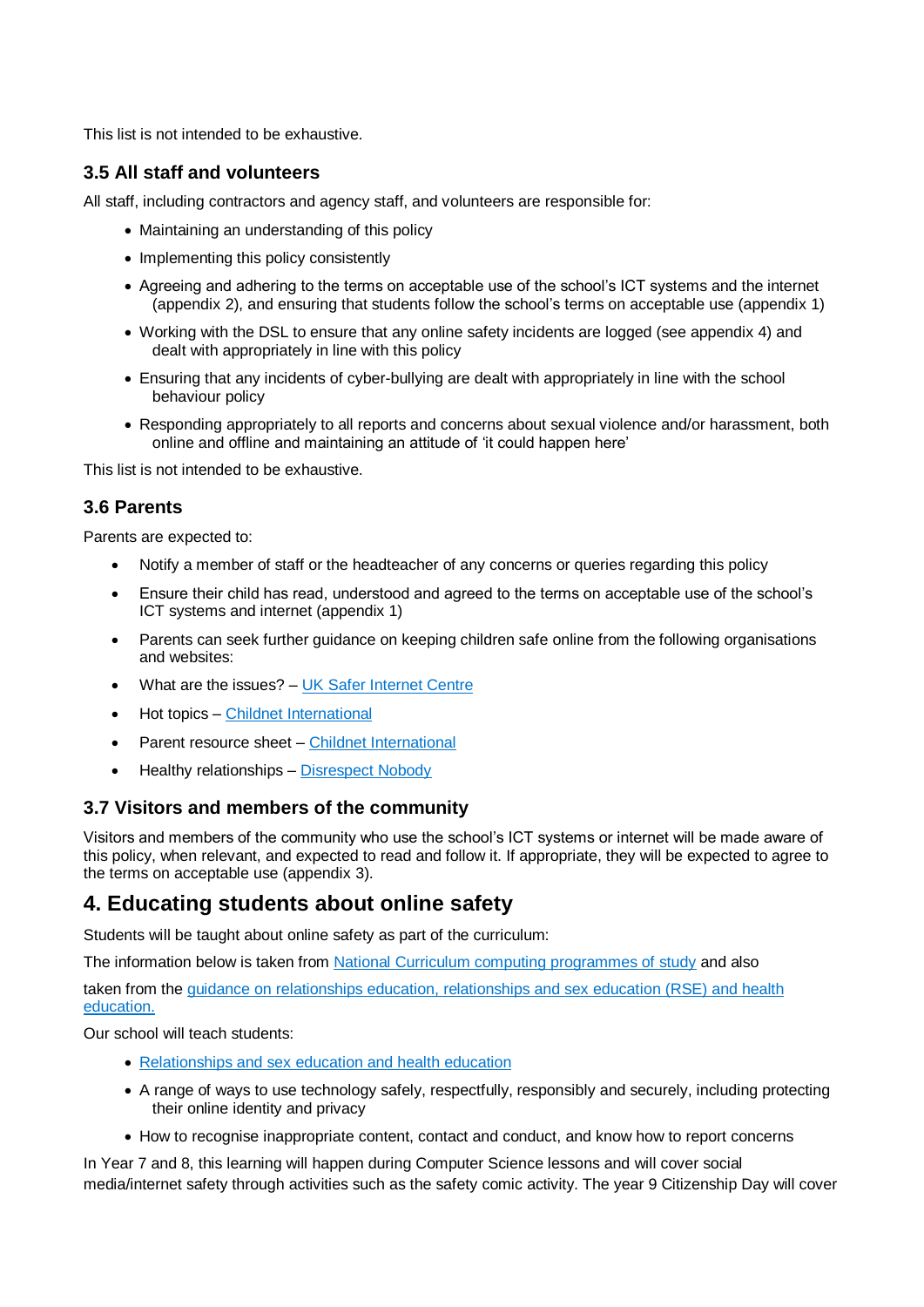relationships and consent including sharing intimate images, Prevent: On-line Radicalisation and Terrorism. The school librarian will continue to run a critical analysis session where students look at online sources

Students in **Key Stage 4** will be taught:

- To understand how changes in technology affect safety, including new ways to protect their online privacy and identity
- How to report a range of concerns

In Year 10 and 11 online safety will be taught through citizenship days that will include a counter-terrorism talk including online risks and viewing harmful content funded by the Police and Love Rocks NSPCC: Pornography and its impact and safe use of the internet. In the sixth form, the same messages will be reinforced by activities including a talk by Cumbria Police on radicalisation and online grooming and assemblies on the impact of sharing information online.

By the **end of secondary school**, students will know:

- Their rights, responsibilities and opportunities online, including that the same expectations of behaviour apply in all contexts, including online
- About online risks, including that any material someone provides to another has the potential to be shared online and the difficulty of removing potentially compromising material placed online
- Not to provide material to others that they would not want shared further and not to share personal material which is sent to them
- What to do and where to get support to report material or manage issues online
- The impact of viewing harmful content
- That specifically sexually explicit material (e.g. pornography) presents a distorted picture of sexual behaviours, can damage the way people see themselves in relation to others and negatively affect how they behave towards sexual partners
- That sharing and viewing indecent images of children (including those created by children) is a criminal offence which carries severe penalties including jail
- How information and data is generated, collected, shared and used online
- How to identify harmful behaviours online (including bullying, abuse or harassment) and how to report, or find support, if they have been affected by those behaviours
- How people can actively communicate and recognise consent from others, including sexual consent, and how and when consent can be withdrawn (in all contexts, including online)

The safe use of social media and the internet will also be covered in other subjects where relevant.

Where necessary, teaching about safeguarding, including online safety, will be adapted for vulnerable children, victims of abuse and some students with SEND.

# <span id="page-5-0"></span>**5. Educating parents about online safety**

The school will raise parents' awareness of internet safety in letters or other communications home, and in information via our website. This policy will also be shared with parents.

Online safety will also be covered during parents' information evenings in Year 7 and Year 12.

If parents have any queries or concerns in relation to online safety, these should be raised in the first instance with the headteacher and/or the DSL.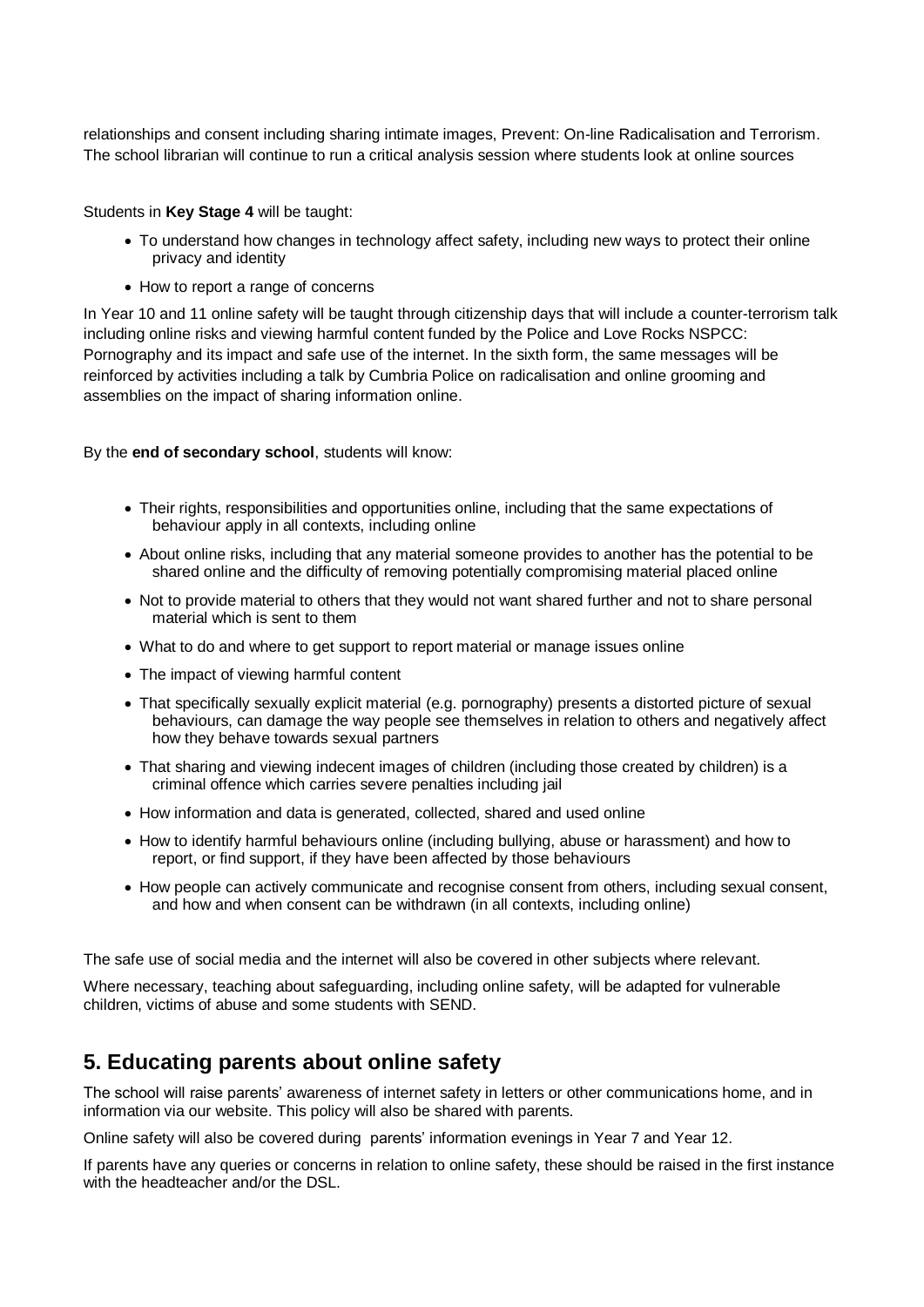Concerns or queries about this policy can be raised with any member of staff or the headteacher.

# <span id="page-6-0"></span>**6. Cyber-bullying**

## **6.1 Definition**

Cyber-bullying takes place online, such as through social networking sites, messaging apps or gaming sites. Like other forms of bullying, it is the repetitive, intentional harming of one person or group by another person or group, where the relationship involves an imbalance of power. (See also the school behaviour policy.)

# **6.2 Preventing and addressing cyber-bullying**

To help prevent cyber-bullying, we will ensure that students understand what it is and what to do if they become aware of it happening to them or others. We will ensure that students know how they can report any incidents and are encouraged to do so, including where they are a witness rather than the victim.

The school will actively discuss cyber-bullying with students, explaining the reasons why it occurs, the forms it may take and what the consequences can be. Form teachers will discuss cyber-bullying with their tutor groups.

Teaching staff are also encouraged to find opportunities to use aspects of the curriculum to cover cyberbullying. This includes personal, social, health and economic (PSHE) education, and other subjects where appropriate.

All staff, trustees and volunteers (where appropriate) receive training on cyber-bullying, its impact and ways to support students, as part of safeguarding training (see section 11 for more detail).

The school also sends information/leaflets on cyber-bullying to parents so that they are aware of the signs, how to report it and how they can support children who may be affected.

In relation to a specific incident of cyber-bullying, the school will follow the processes set out in the school behaviour policy. Where illegal, inappropriate or harmful material has been spread among students, the school will use all reasonable endeavours to ensure the incident is contained.

The DSL will consider whether the incident should be reported to the police if it involves illegal material, and will work with external services if it is deemed necessary to do so.

# **6.3 Examining electronic devices**

School staff have the specific power under the Education and Inspections Act 2006 (which has been increased by the Education Act 2011) to search for and, if necessary, delete inappropriate images or files on students' electronic devices, including mobile phones, iPads and other tablet devices, where they believe there is a 'good reason' to do so.

When deciding whether there is a good reason to examine or erase data or files on an electronic device, staff must reasonably suspect that the data or file in question has been, or could be, used to:

- Cause harm, and/or
- Disrupt teaching, and/or
- Break any of the school rules

If inappropriate material is found on the device, it is up to the staff member in conjunction with the DSL or other member of the senior leadership team to decide whether they should:

- Delete that material, or
- Retain it as evidence (of a criminal offence or a breach of school discipline), and/or
- Report it to the police\*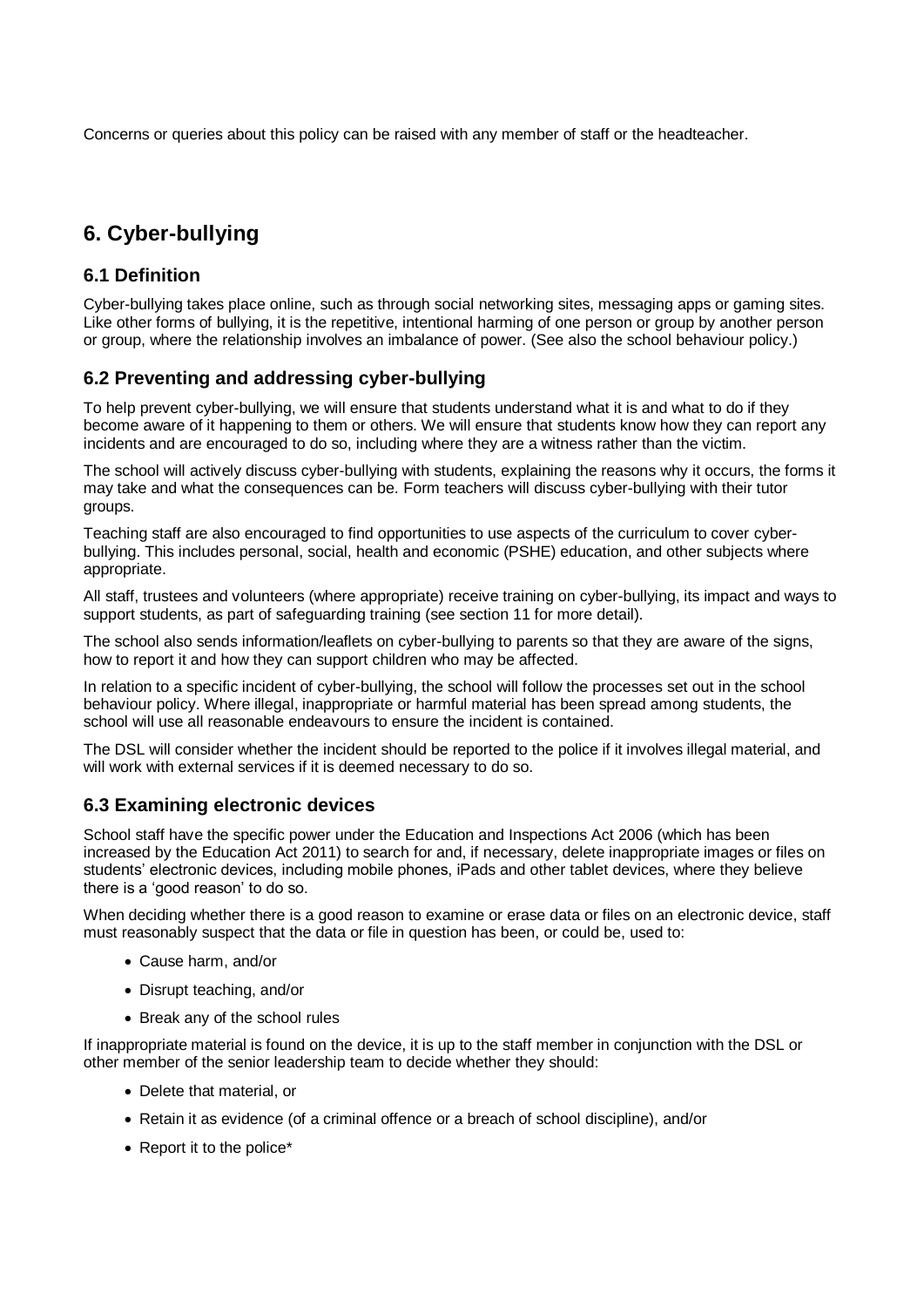\* Staff may also confiscate devices for evidence to hand to the police, if a student discloses that they are being abused and that this abuse includes an online element.

Any searching of students will be carried out in line with:

- The DfE's latest guidance on [screening, searching and confiscation](https://www.gov.uk/government/publications/searching-screening-and-confiscation)
- UKCIS guidance on sharing nudes and semi-nudes: [advice for education settings working with](https://www.gov.uk/government/publications/sharing-nudes-and-semi-nudes-advice-for-education-settings-working-with-children-and-young-people)  [children and young people](https://www.gov.uk/government/publications/sharing-nudes-and-semi-nudes-advice-for-education-settings-working-with-children-and-young-people)
- The school's COVID-19 risk assessment

Any complaints about searching for or deleting inappropriate images or files on students' electronic devices will be dealt with through the school complaints procedure.

# <span id="page-7-0"></span>**7. Acceptable use of the internet in school**

All students, parents, staff, volunteers and trustees are expected to sign an agreement regarding the acceptable use of the school's ICT systems and the internet (appendices 1 and 2). Visitors will be expected to read and agree to the school's terms on acceptable use if relevant.

Use of the school's internet must be for educational purposes only, or for the purpose of fulfilling the duties of an individual's role.

We will monitor the websites visited by students, staff, volunteers, trustees and visitors (where relevant) to ensure they comply with the above.

More information is set out in the acceptable use agreements in appendices 1 and 2.

# <span id="page-7-1"></span>**8. Students using mobile devices in school**

The use of mobile devices in school by students is explained and regulated by the Mobile Technology Acceptable Use Policy, the Anti- Bullying Policy and the school's Behavior Policy. All of these policies should be read in conjunction with this one.

#### **Acceptable use:**

- If a teacher asks a student to use their mobile phone as part of a lesson.
- Mobile phones may be used during break or lunchtime outside of the school buildings and away from the main drive, and when waiting for buses in the bus shelter area.
- On a curriculum trip to contact parents about return times or in the event of an emergency.

#### **Unacceptable use:**

- To be read in conjunction with the Behaviour Policy, Anti-Bullying Policy and the Mobile Technology Acceptable Use Policy
- Using phones anywhere on the school site for calls, texting, playing games or for any other reason during lesson time.
- Using mobile phones whilst walking to and from school, especially when crossing roads.
- Using mobile phones whilst walking around school, especially when in congested areas, and areas that traffic can access.
- mobile phones must not be used on the main drive at any point.
- Mobile phones are not to be used in the canteen or inside any school building at any point during the school day.

#### **Sixth Form use:**

- Mobile phones can be used by Year 12 and Year 13 students on the Sixth Form site, provided they are not used when walking around the buildings or across the car park.
- On the main site, students in Year 12 and Year 13 are subject to the same rules as other students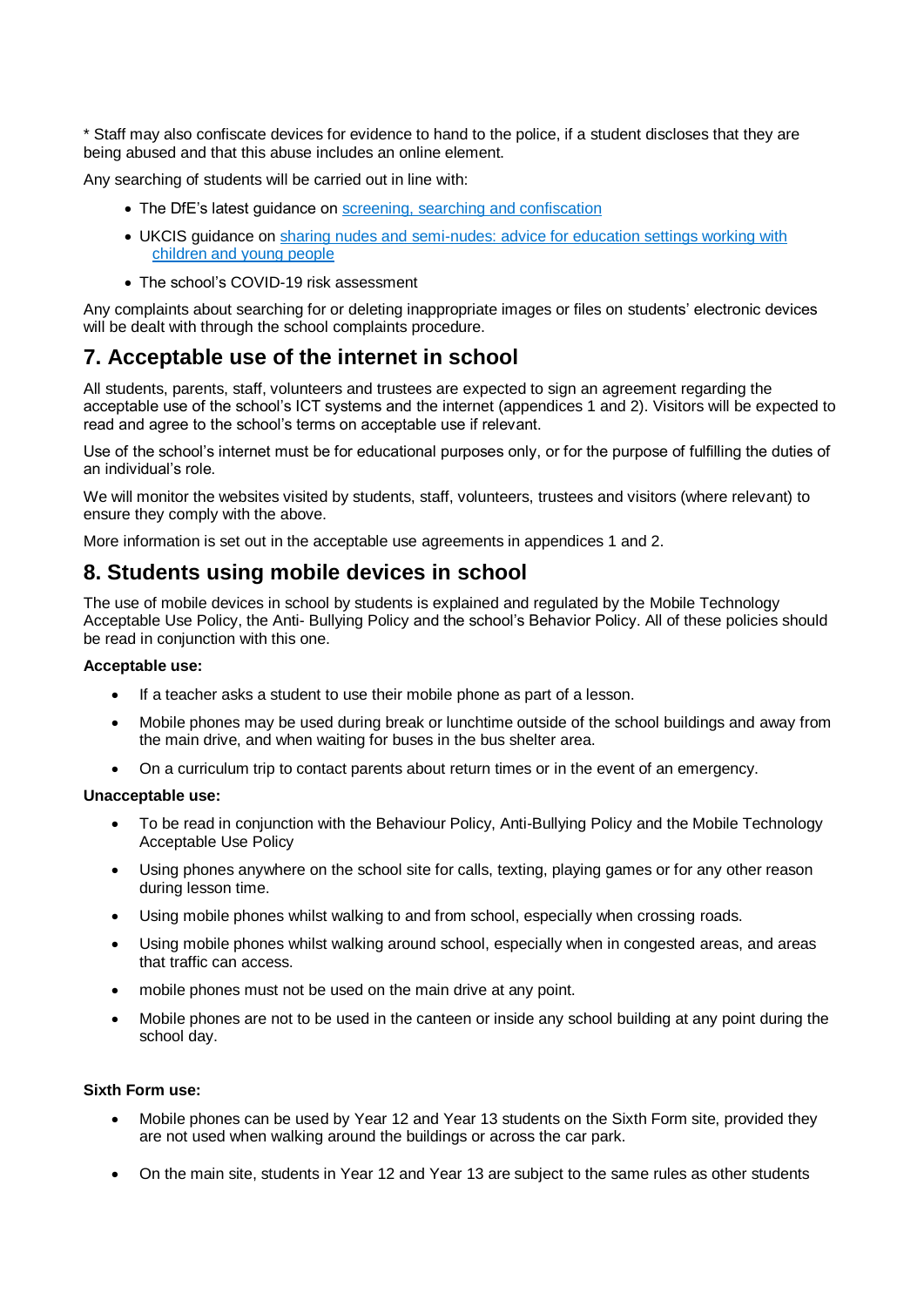- with the following exceptions: In Room 1, the Bernie Building or in the Library during study periods, Sixth Form students may use their mobile phones for study, UCAS or other similar reasons. They may also use headphones to listen to music privately.
- Phones and headphones may also be used in appropriate, departmental areas where staff have given permission for students to do so.
- sixth form students must not use mobile phones in the corridors. phones should be out of sight when moving around the main site. year 12 and year 13 are expected to set an example for younger years to follow

# <span id="page-8-0"></span>**9. Staff using work devices outside school**

All staff members will take appropriate steps to ensure their devices remain secure. This includes, but is not limited to:

- Keeping the device password-protected strong passwords are at least 8 characters, with a combination of upper and lower-case letters, numbers and special characters (e.g. asterisk or currency symbol)
- Ensuring their hard drive is encrypted this means if the device is lost or stolen, no one can access the files stored on the hard drive by attaching it to a new device
- Making sure the device locks if left inactive for a period of time
- Not sharing the device among family or friends
- Installing anti-virus and anti-spyware software
- Keeping operating systems up to date always install the latest updates

Staff members must not use the device in any way which would violate the school's terms of acceptable use, as set out in appendix 2.

If staff have any concerns over the security of their device, they must seek advice from the Network Manager.

# <span id="page-8-1"></span>**10. How the school will respond to issues of misuse**

Where a student misuses the school's ICT systems or internet, we will follow the procedures set out in our policies on Behaviour, Anti Bullying and Mobile Technology Acceptable Use. The action taken will depend on the individual circumstances, nature and seriousness of the specific incident, and will be proportionate.

Where a staff member misuses the school's ICT systems or the internet, or misuses a personal device where the action constitutes misconduct, the matter will be dealt with in accordance with the staff code of conduct. The action taken will depend on the individual circumstances, nature and seriousness of the specific incident.

The school will consider whether incidents which involve illegal activity or content, or otherwise serious incidents, should be reported to the police.

# <span id="page-8-2"></span>**11. Training**

All new staff members will receive training, as part of their induction, on safe internet use and online safeguarding issues including cyber-bullying and the risks of online radicalisation.

All staff members will receive refresher training at least once each academic year as part of safeguarding training, as well as relevant updates as required (for example through the monthly safeguarding bulletin).

By way of this training, all staff will be made aware that:

- Technology is a significant component in many safeguarding and wellbeing issues, and that children are at risk of online abuse
- Children can abuse their peers online through: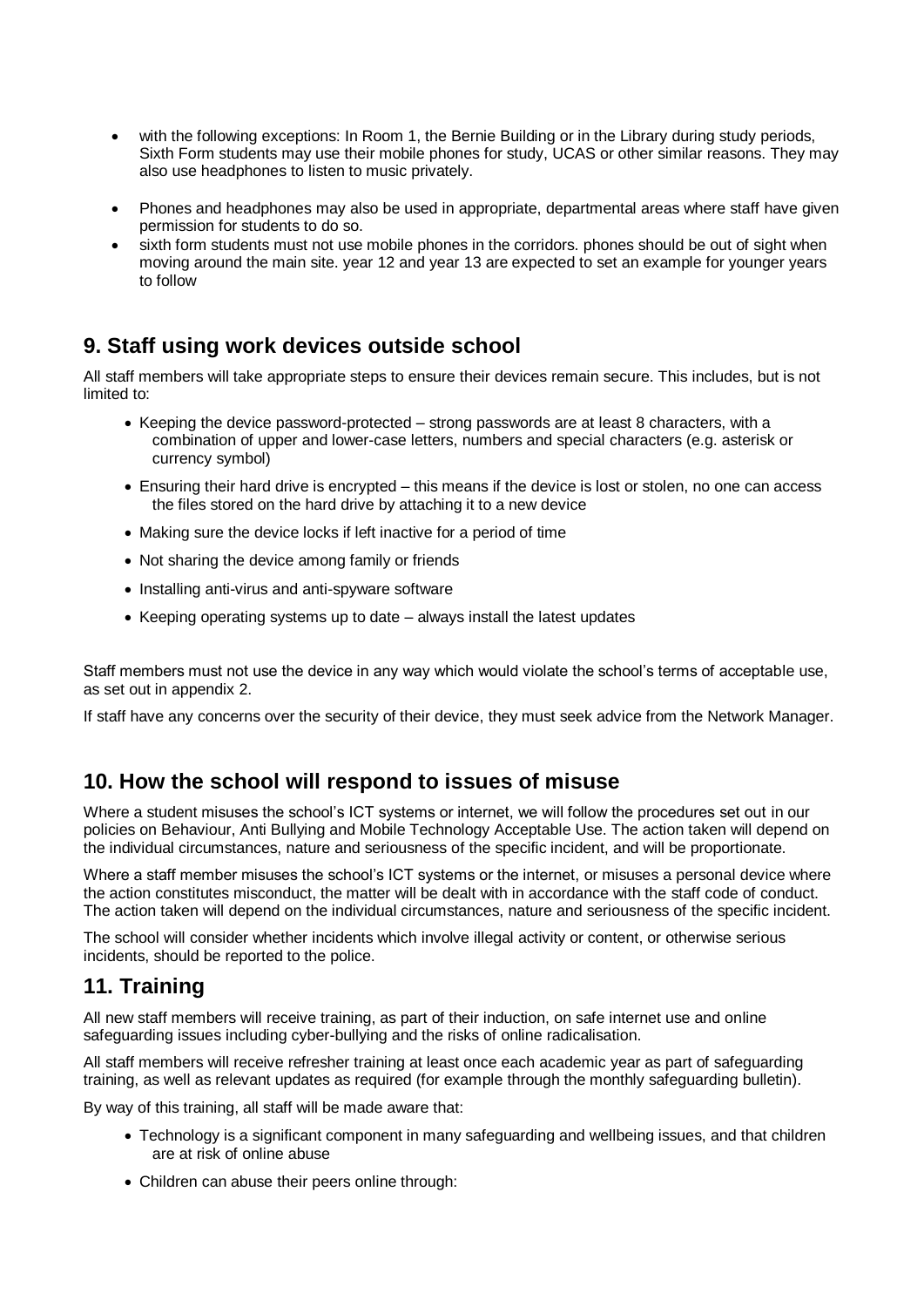- o Abusive, harassing, and misogynistic messages
- o Non-consensual sharing of indecent nude and semi-nude images and/or videos, especially around chat groups
- $\circ$  Sharing of abusive images and pornography, to those who don't want to receive such content

Physical abuse, sexual violence and initiation/hazing type violence can all contain an online element

Training will also help staff:

- develop better awareness to assist in spotting the signs and symptoms of online abuse
- develop the ability to ensure students can recognise dangers and risks in online activity and can weigh the risks up
- develop the ability to influence students to make the healthiest long-term choices and keep them safe from harm in the short term

The DSL and deputies will undertake child protection and safeguarding training, which will include online safety, at least every 2 years. They will also update their knowledge and skills on the subject of online safety at regular intervals, and at least annually.

Trustees will receive training on safe internet use and online safeguarding issues as part of their safeguarding training.

Volunteers will receive appropriate training and updates, if applicable.

More information about safeguarding training is set out in our child protection and safeguarding policy.

# <span id="page-9-0"></span>**12. Monitoring arrangements**

The DSL logs behaviour and safeguarding issues related to online safety through CPOMS. There is also an incident report log that can be found in appendix 4.

This policy will be reviewed every year by the DSL and Network Manager. At every review, the policy will be shared with the governing board. The review will be supported by an annual risk assessment that considers and reflects the risks students face online. This is important because technology, and the risks and harms related to it, evolve and change rapidly.

# <span id="page-9-1"></span>**13. Links with other policies**

This online safety policy is linked to our:

- Child protection and safeguarding policy
- Behaviour policy
- Staff Code of Conduct Policy
- Mobile Technology Acceptable Use Policy
- Anti-Bullying Policy
- RSE Policy
- Data Protection Policy
- Remote Learning Policy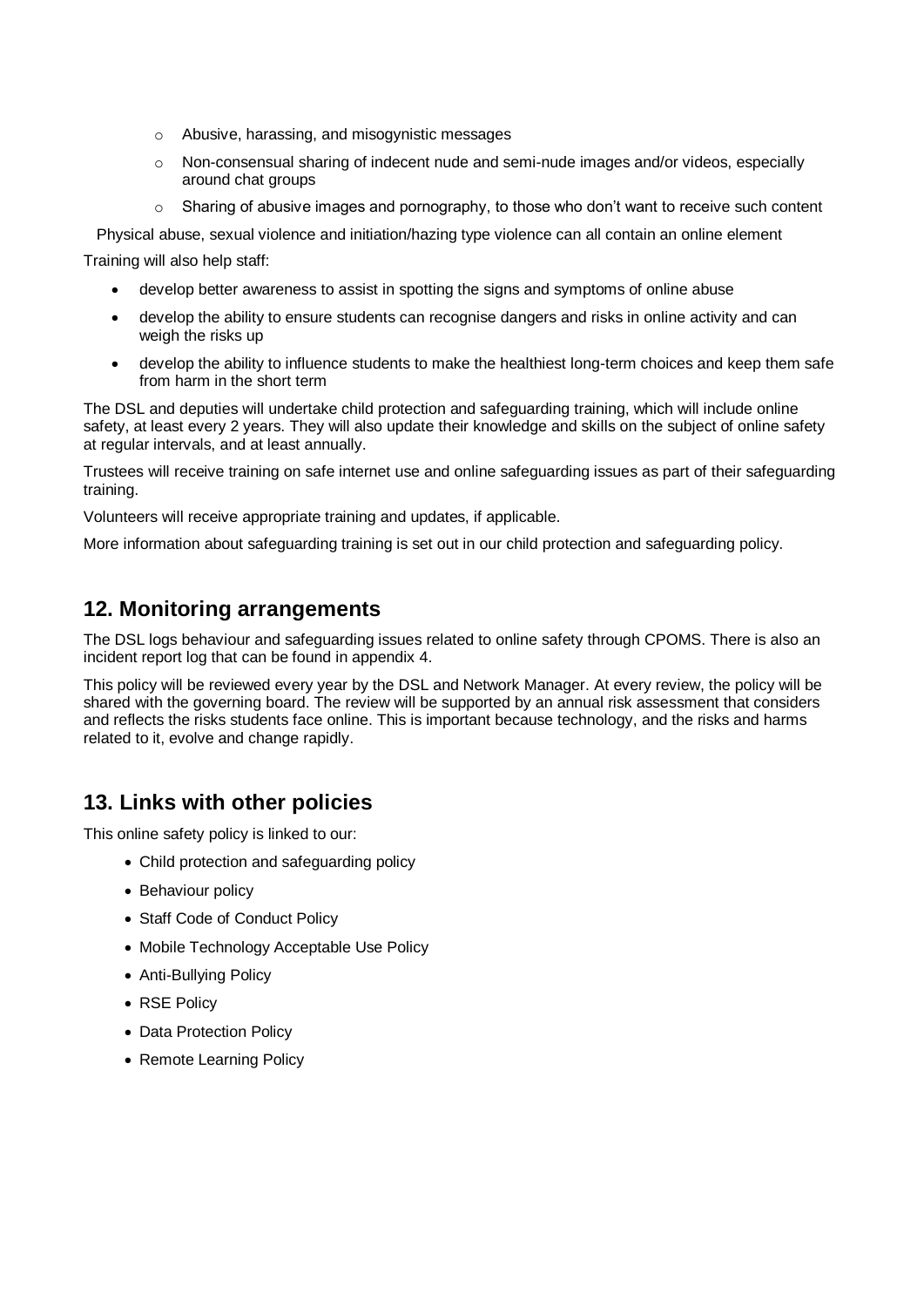# <span id="page-10-0"></span>**Appendix 1:**

# <span id="page-10-1"></span>**QEGS acceptable use agreement (students and parents/carers)**

#### ACCEPTABLE USE OF THE SCHOOL'S ICT SYSTEMS AND INTERNET: AGREEMENT FOR STUDENTS AND PARENTS/CARERS

#### **Name of student:**

#### **When I use the school's ICT systems (like computers) and get onto the internet in school I will:**

- Always use the school's ICT systems and the internet responsibly and for educational purposes only
- Only use them when a teacher is present, or with a teacher's permission
- Keep my username and passwords safe and not share these with others
- Keep my private information safe at all times and not give my name, address or telephone number to anyone without the permission of my teacher or parent/carer
- Tell a teacher (or responsible adult) immediately if I find any material which might upset, distress or harm me or others
- Always log off or shut down a computer when I'm finished working on it

#### **I will not:**

- Access any inappropriate websites including: social networking sites, chat rooms and gaming sites unless my teacher has expressly allowed this as part of a learning activity
- Open any attachments in emails, or follow any links in emails, without first checking with a teacher
- Use any inappropriate language when communicating online, including in emails
- Log in to the school's network using someone else's details
- Arrange to meet anyone offline without first consulting my parent/carer, or without adult supervision

#### **If I bring a personal mobile phone or other personal electronic device into school:**

- I will not use it during lessons, tutor group time, clubs or other activities organised by the school, without a teacher's permission
- I will use it responsibly, and will not access any inappropriate websites or other inappropriate material or use inappropriate language when communicating online

#### **I agree that the school will monitor the websites I visit and that there will be consequences if I don't follow the rules.**

| Signed (student):                                                                                                                                                                                                                                                                                                                                                              | Date: |  |  |  |  |  |
|--------------------------------------------------------------------------------------------------------------------------------------------------------------------------------------------------------------------------------------------------------------------------------------------------------------------------------------------------------------------------------|-------|--|--|--|--|--|
| <b>Parent/carer's agreement:</b> I agree that my child can use the school's ICT systems and internet when<br>appropriately supervised by a member of school staff. I agree to the conditions set out above for students<br>using the school's ICT systems and internet, and for using personal electronic devices in school, and will<br>make sure my child understands these. |       |  |  |  |  |  |
| Signed (parent/carer):                                                                                                                                                                                                                                                                                                                                                         | Date: |  |  |  |  |  |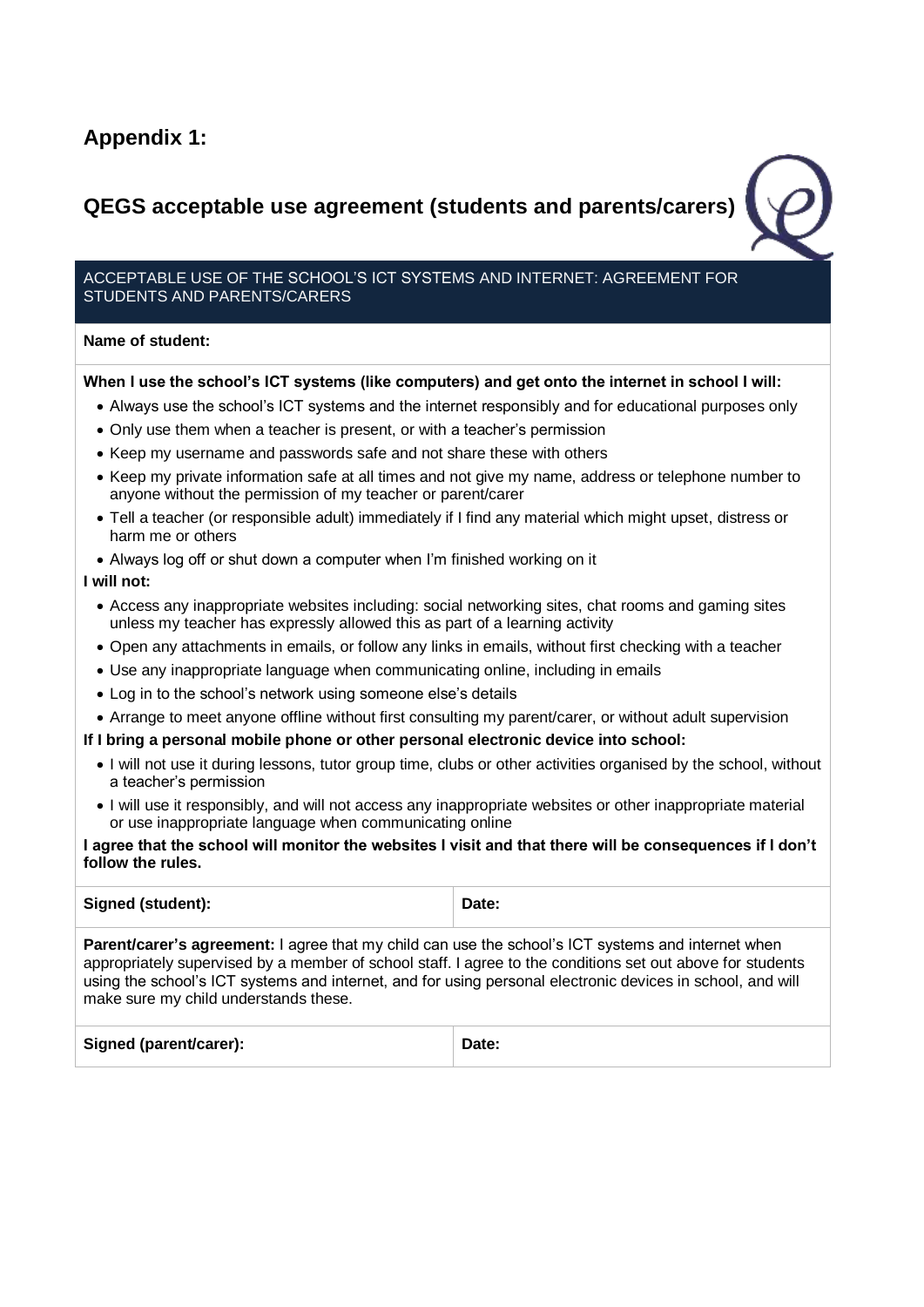# <span id="page-11-0"></span>**Appendix 2:**

# <span id="page-11-1"></span>**QEGS acceptable use agreement (staff, trustees, volunteers and visitors)**



#### ACCEPTABLE USE OF THE SCHOOL'S ICT SYSTEMS AND INTERNET: AGREEMENT FOR STAFF, TRUSTEES,VOLUNTEERS AND VISITORS

**Name of staff member/trustee/volunteer/visitor:**

**When using the school's ICT systems and accessing the internet in school, or outside school on a work device (if applicable), I will not:**

- Access, or attempt to access inappropriate material, including but not limited to material of a violent, criminal or pornographic nature (or create, share, link to or send such material)
- Use them in any way which could harm the school's reputation
- Use any improper language when communicating online, including in emails or other messaging services
- Install any unauthorised software, or connect unauthorised hardware or devices to the school's network
- Share my password with others or log in to the school's network using someone else's details
- Take photographs of students without checking with teachers first
- Share confidential information about the school, its students or staff, or other members of the community
- Access, modify or share data I'm not authorised to access, modify or share
- Promote private businesses, unless that business is directly related to the school

I will only use the school's ICT systems and access the internet in school, or outside school on a work device, for educational purposes or for the purpose of fulfilling the duties of my role.

I agree that the school will monitor the websites I visit and my use of the school's ICT facilities and systems.

I will take all reasonable steps to ensure that work devices are secure and password-protected when using them outside school, and keep all data securely stored in accordance with this policy and the school's data protection policy.

I will let the designated safeguarding lead (DSL) and Network Manager know if a student informs me they have found any material which might upset, distress or harm them or others, and will also do so if I encounter any such material.

I will always use the school's ICT systems and internet responsibly, and ensure that students in my care do so too.

| Signed (staff member/trustee/volunteer/visitor): | Date: |
|--------------------------------------------------|-------|
|                                                  |       |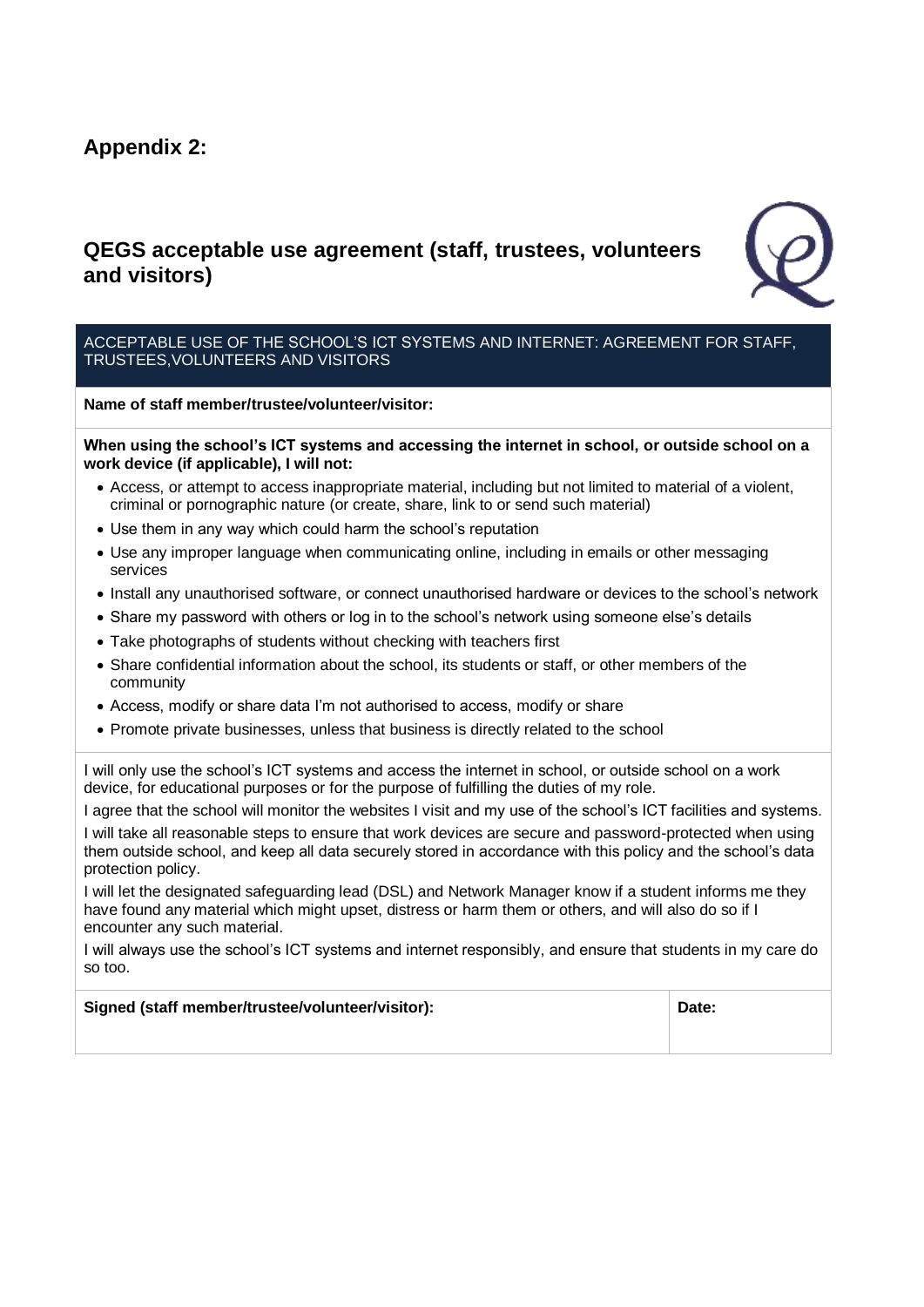# <span id="page-12-0"></span>**Appendix 3: online safety training needs – self audit for staff**

| ONLINE SAFETY TRAINING NEEDS AUDIT                                                                           |                                    |  |  |  |
|--------------------------------------------------------------------------------------------------------------|------------------------------------|--|--|--|
| Name of staff member/volunteer:                                                                              | Date:                              |  |  |  |
| Question                                                                                                     | Yes/No (add comments if necessary) |  |  |  |
| Do you know the name of the person who has lead<br>responsibility for online safety in school?               |                                    |  |  |  |
| Are you aware of the ways students can abuse their<br>peers online?                                          |                                    |  |  |  |
| Do you know what you must do if a student<br>approaches you with a concern or issue?                         |                                    |  |  |  |
| Are you familiar with the school's acceptable use<br>agreement for staff, volunteers, trustees and visitors? |                                    |  |  |  |
| Are you familiar with the school's acceptable use<br>agreement for students and parents?                     |                                    |  |  |  |
| Do you regularly change your password for accessing<br>the school's ICT systems?                             |                                    |  |  |  |
| Are you familiar with the school's approach to tackling<br>cyber-bullying?                                   |                                    |  |  |  |
| Are there any areas of online safety in which you<br>would like training/further training?                   |                                    |  |  |  |